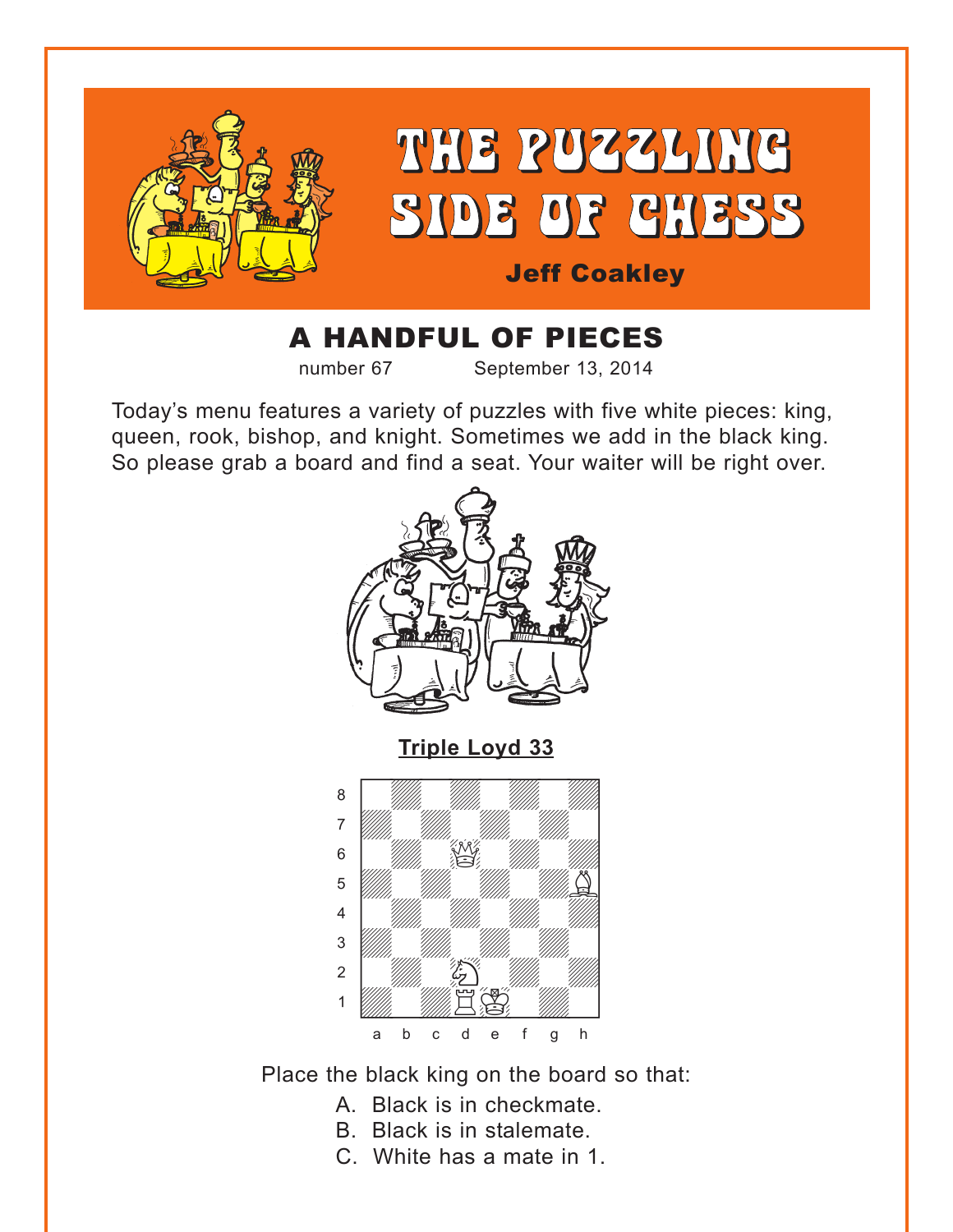<span id="page-1-0"></span>For more information on triple loyds, see column 56 in the archives.



**[Triple Loyd 34](#page-4-0)**

Place the black king on the board so that:

- A. Black is in checkmate.
- B. Black is in stalemate.
- C. White has a mate in 1.





Place a king, queen, rook, bishop, and knight on the board so that each piece is defended exactly twice and each piece defends exactly two other pieces.

This is a tough puzzle. For quite a while, I thought it was impossible. For other *defensive loop*s, see columns 15, 18, 24, 36, 59.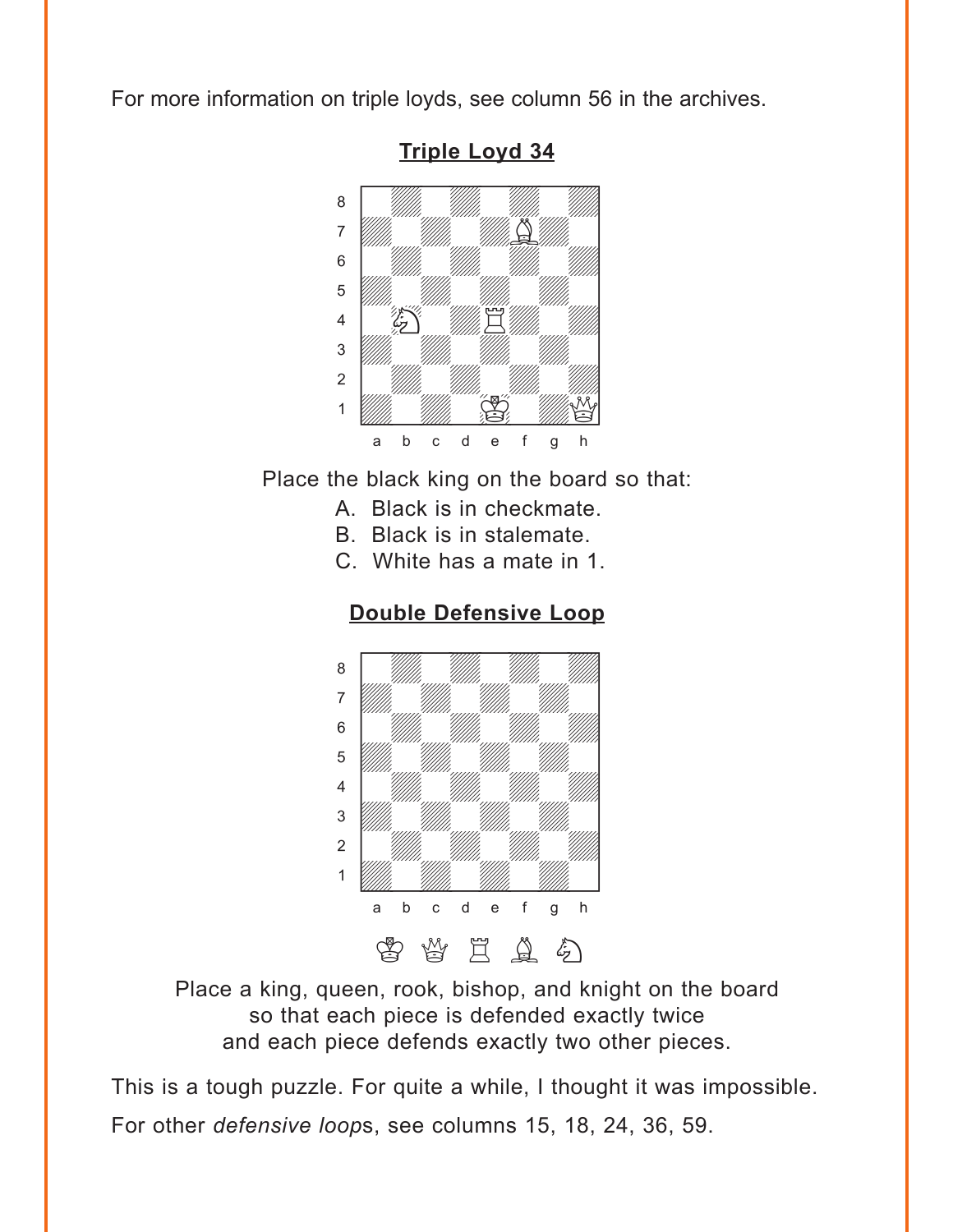<span id="page-2-0"></span>The following problem has two parts, with and without discovered checks. In *part b*, each different move by a piece that uncovers mate is counted separately.



#### **[Construction Task 5](#page-5-0)**

Construct a position with a white king, queen, rook, bishop, and knight against a lone black king so that White has the most mates in 1.

5a. Discovered checks are not allowed.

5b. Discovered checks are allowed.

Constructed positions must be legal. In other words, they must be reachable from an actual game. To show that a position is legal, find two previous moves (one white, one black) that would lead to the position. The usual difficulty is that Black was in an impossible double check on the previous turn.

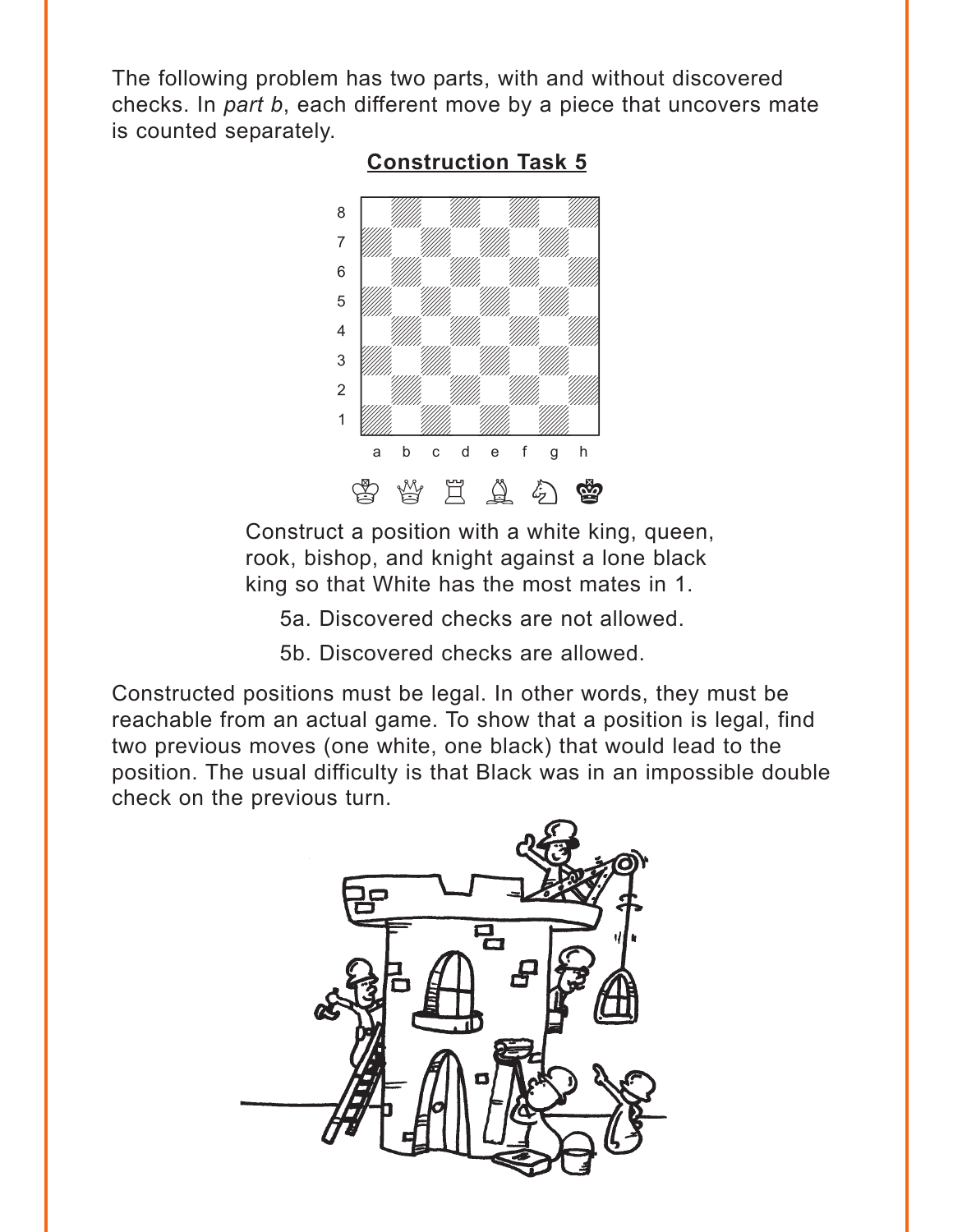<span id="page-3-0"></span>For more construction tasks, see columns 15, 24, 37, 59.



#### **[KQRBN Maximizer](#page-6-0)**

Place a king, queen, rook, bishop, and knight on the board so that ...

- a. they have the most moves.
- b. the most squares are attacked.
- c. none of the pieces guard each other and the most squares are attacked.

A reminder for *part b*: a piece does not attack the square it stands on.

For similar puzzles, see columns 59, 60, 63.

#### **[KQRBN Minimizer](#page-9-0)**

由当日出口

Place a king, queen, rook, bishop, and knight on the board so that ...

- a. they have the fewest moves.
- b. the fewest squares are attacked.
- c. none of the pieces guard each other and the fewest squares are attacked.

Entries have started rolling in for the *2014 Chess Cafe Puzzlers Cup*. Will you be joining in the fun? The deadline is October 31. Our operators are standing by.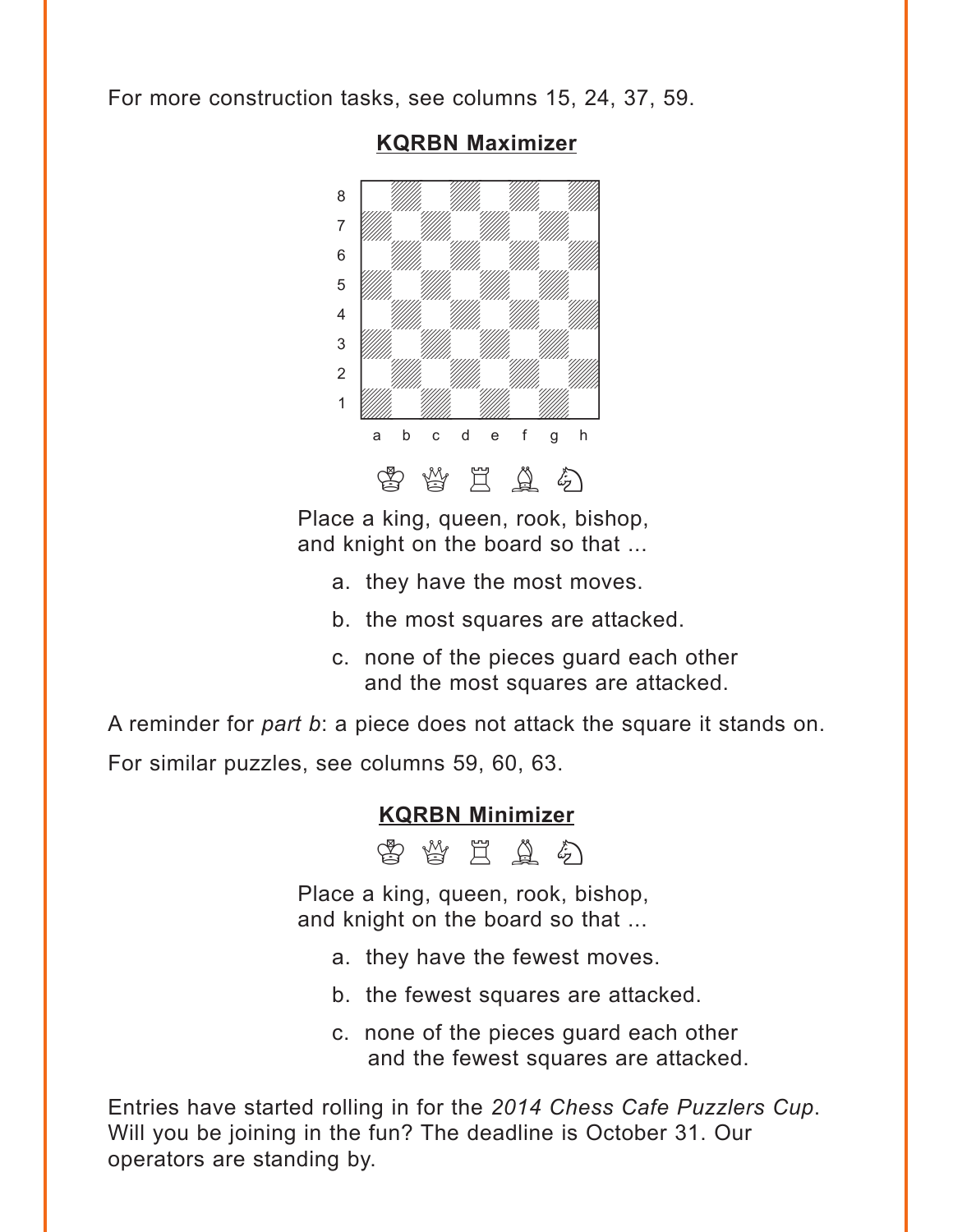# <span id="page-4-0"></span>**SOLUTIONS**

All problems, *except KQRBN Maximizer part c*, are by J. Coakley. *Construction Task 7* is from *Winning Chess Puzzles For Kids Volume 2* (2010). The others are *ChessCafe.com* originals (2014). Thanks to an assist from *Caisay 4.1* on the maximizer and minimizer puzzles.

*PDF hyperlinks.* You can advance to the solution of any puzzle by clicking on the underlined title above the diagram. To return to the puzzle, click on the title above the solution diagram.



#### **[Triple Loyd 33](#page-0-0)**

A discovered check by the king is always worth a chuckle.



**[Triple Loyd 34](#page-1-0)**

Long queen move to the corner, a favourite of Sam Loyd.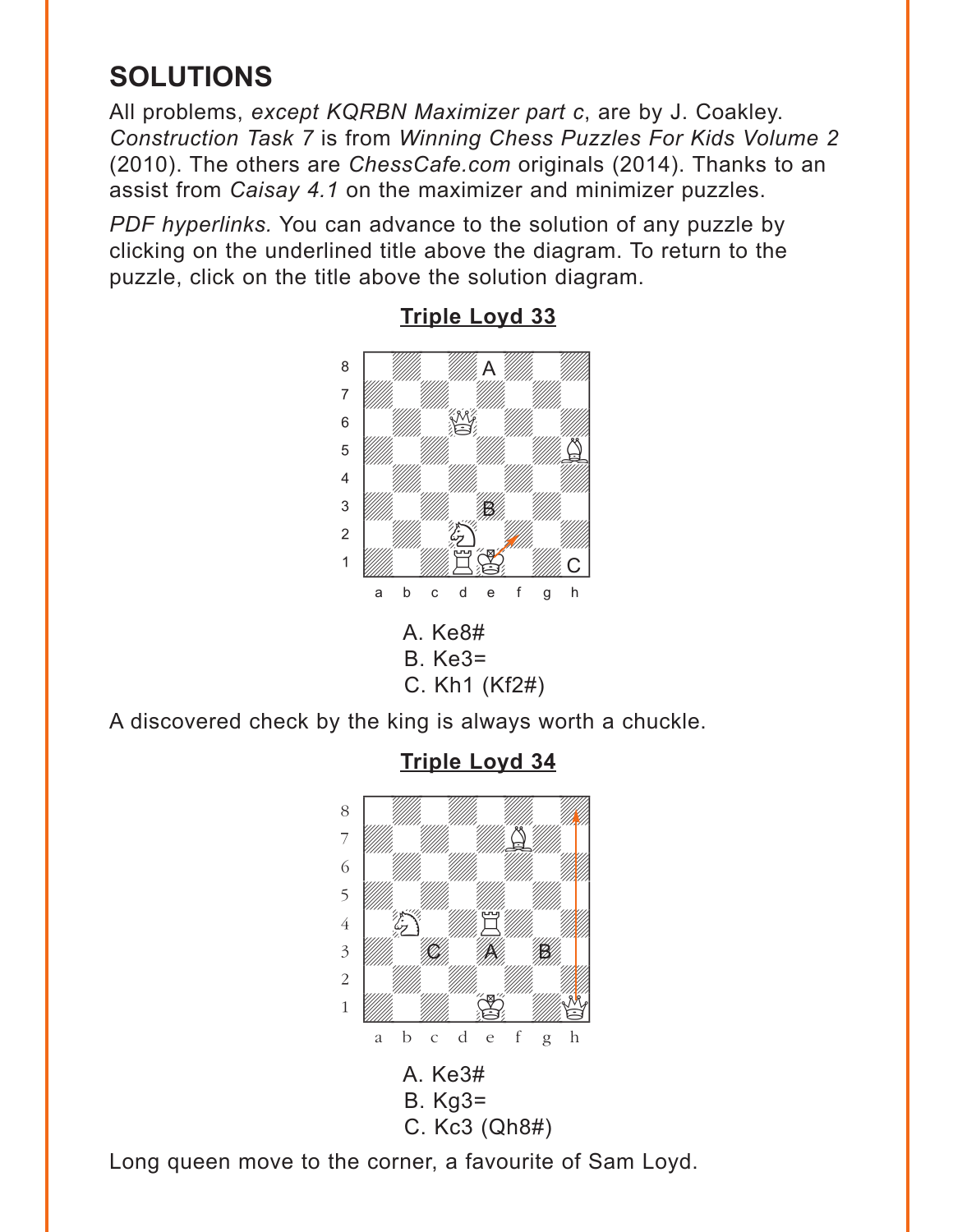#### **[Double Defensive Loop](#page-1-0)**

<span id="page-5-0"></span>

This arrangement of pieces is unique.



The 3 x 4 pattern ("blob") can be placed anywhere on the board, and can be rotated and reflected, giving a total of 240 different solutions.

[The pieces do not form a continuous linear loop. The task is more correctly referred to as a "mesh". See column 186.]

#### **[Construction Task 5a](#page-2-0)**

discovered checks not allowed



White has 16 mates in one.  $(12Q + 2R + 0B + 2N)$ 

[This same problem was given in column 37, *Anniversary Six-Pack*.]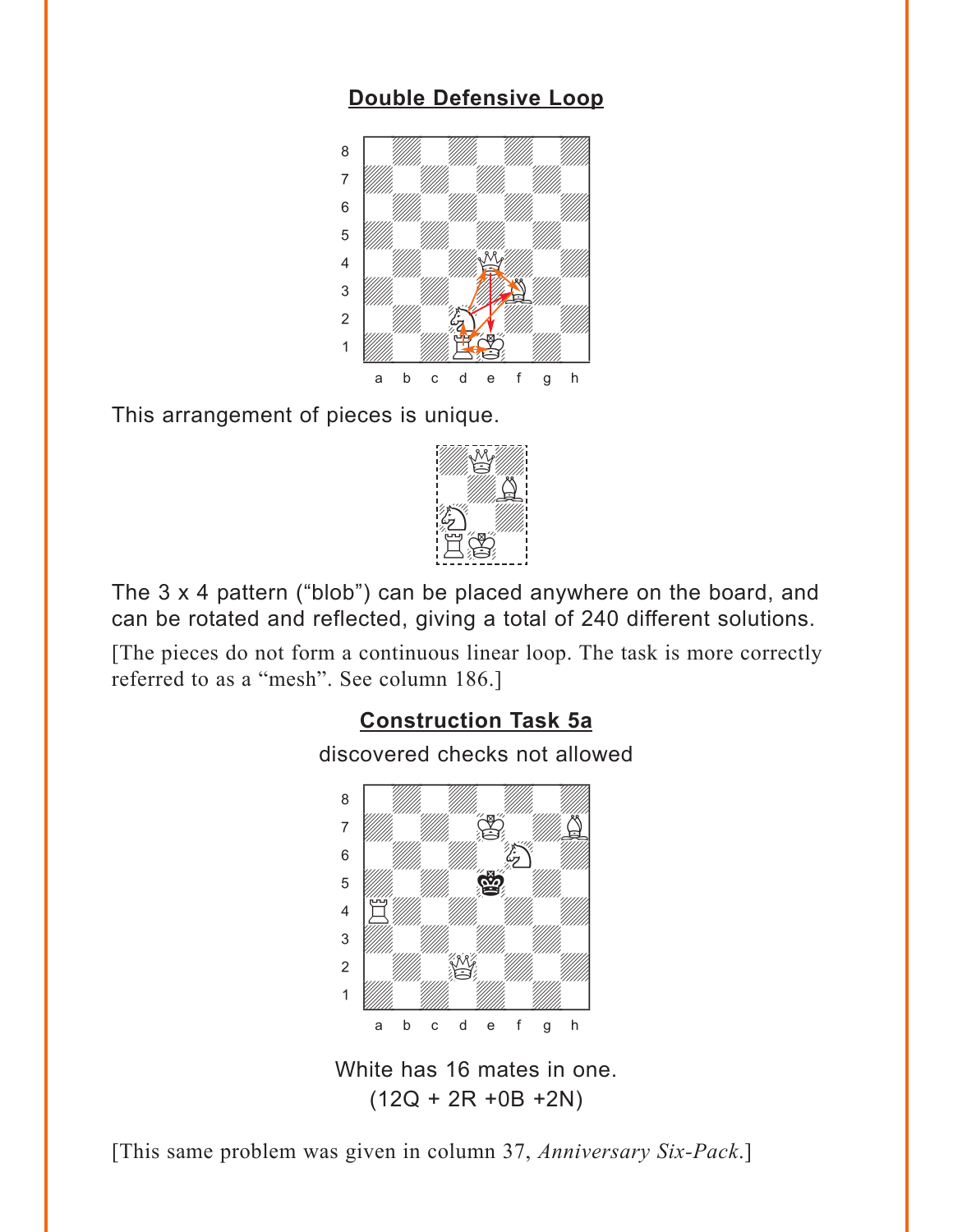<span id="page-6-0"></span>**[Construction Task 5b](#page-2-0)** discovered checks allowed



White has 24 mates in one. (9Q + 13R +0B +2N)

The solutions for problems 5a and 5b have not been confirmed by a computer. Can you set a new record?

**[KQRBN Maximizer](#page-3-0)**



There are many different solutions.

The theoretical maximum is 70 moves  $(K8 + Q27 + R14 + B13 + N8)$ . But neither the bishop nor the knight can have their maximum mobility if the queen is placed on a centre square to attain her maximum.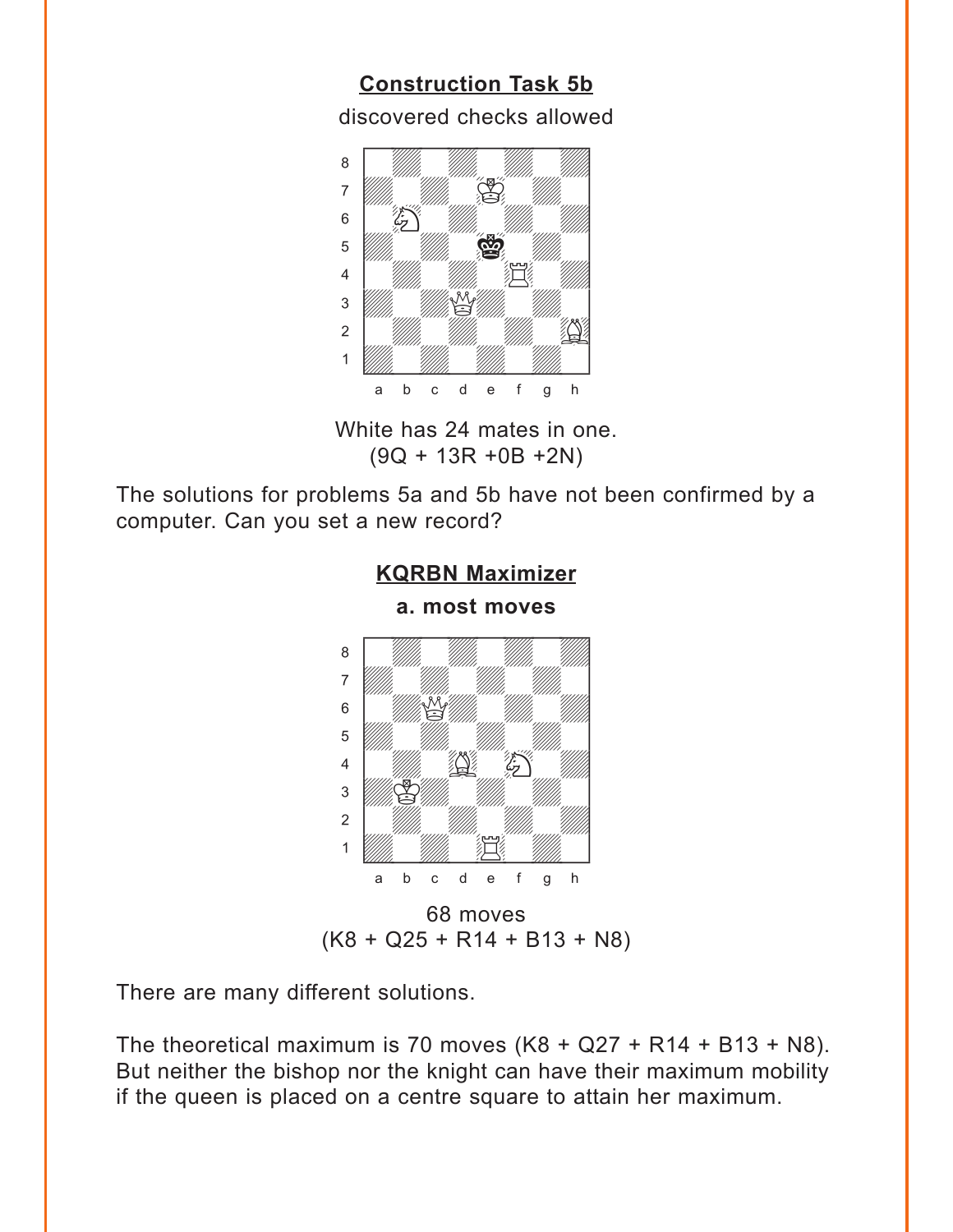#### <span id="page-7-0"></span>**KQRBN Maximizer [b. most squares attacked](#page-3-0)**





There are nineteen patterns, rotatable and reflectible, for a total of 152 different solutions. In all cases, the rook is in a corner and one of the unattacked squares is occupied. The following pattern is the only one without the queen on a centre square.



#### **[Bonus Puzzle](#page-8-0)**

If we stipulate that *all five pieces must be guarded*, then the maximum number of attacked squares is reduced by one. There are ten different patterns. Here is an example.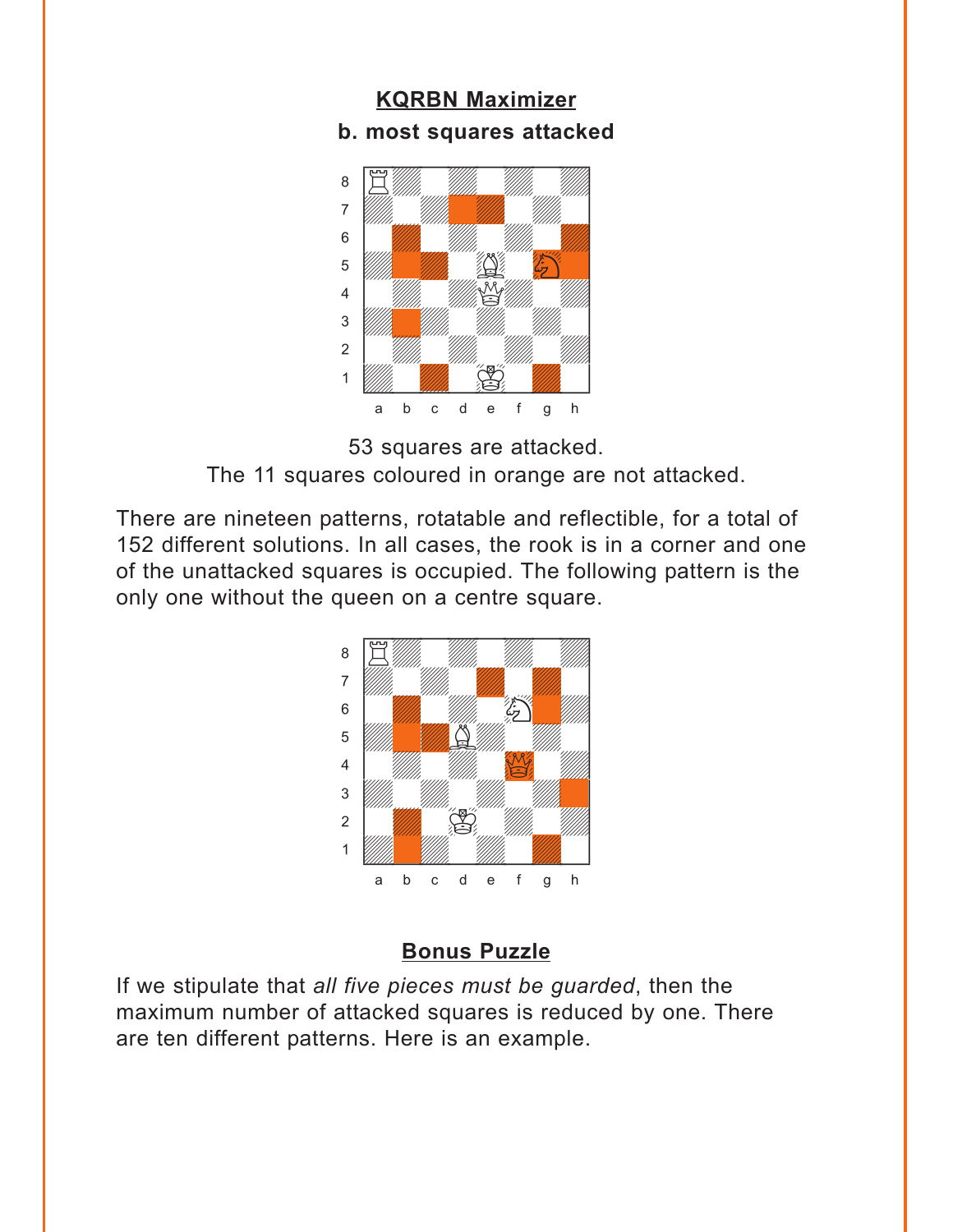<span id="page-8-0"></span>

52 squares are attacked. The 12 squares coloured in orange are not attacked.



51 squares are attacked. The 8 squares coloured in orange and the 5 occupied squares are not attacked.

The pattern is unique! With rotation and reflection, eight solutions.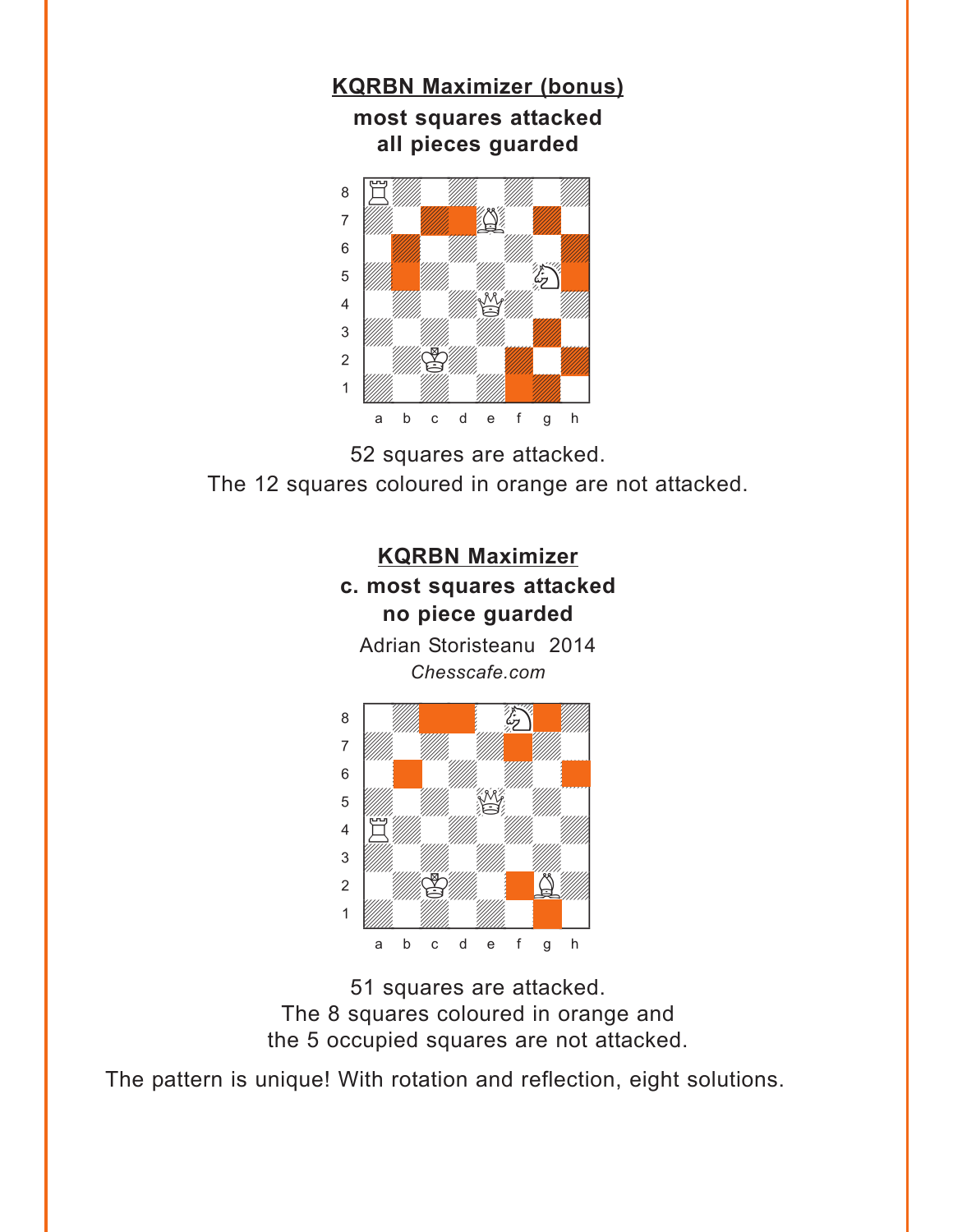<span id="page-9-0"></span>

 $(K4 + Q0 + R0 + B5 + N2)$ 

There is one other solution, with the king and knight trading places.



11 possible moves  $(K2 + Q0 + R0 + B5 + N4)$